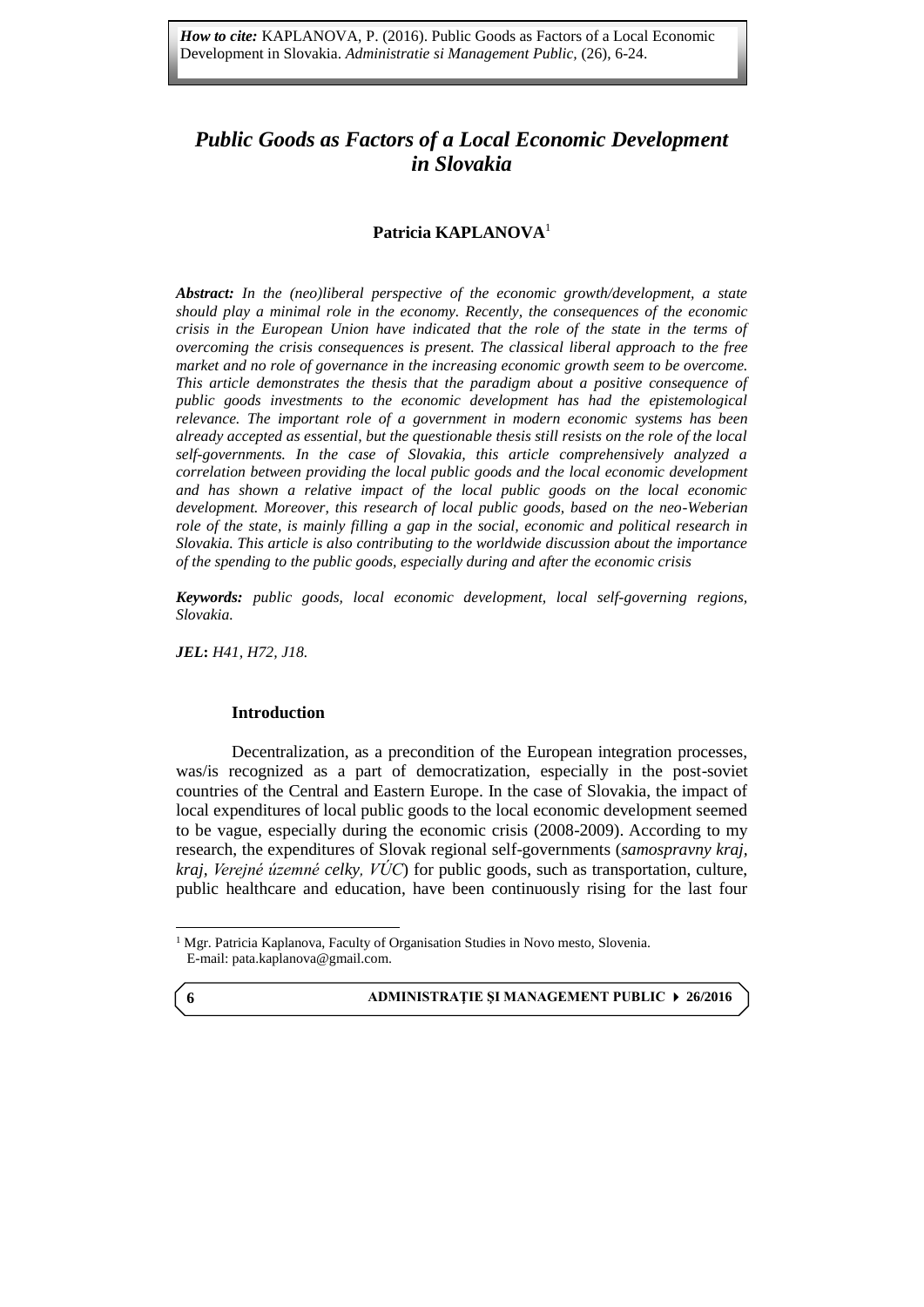years. I compare the investments of three regional self-governments in more details, cases of Trencin self-governing region, Banska-bystrica self-governing region, and Zilina self-governing region. Regardless, I specify this sample of regions due to the similar number of inhabitants and a similar trend of the local economic growth. Providing public goods such as the transportation infrastructure, the cultural facilities, etc., at the local level can influence the economic conditions, which make one locality economically more prosperous while another one will be subject of economic recession and depopulation. As my analysis will demonstrate, in the certain budgetary policy – the transportation investments, there is a relative correlation to the local economic development. With this respect, the thesis of the positive consequences of financing the public goods on the economic growth meets its relevancy.

### **1. Local public goods and economic development theory**

In theory, the aim of the public sector in modern times (of the welfarism) is to provide that public goods which could not be provided by a private sector (Johanssen, 1977). Moreover, the efficiency of a provision of public goods is a core determinant of quality of life and broad economic literature is devoted to this topic (Samuelson, 1954, Musgrave, 1959, Stiglitz, 1983). The conduction of public goods is, in general, on behalf of a whole society or a local community. "Political economy suggests that the expected outcomes of actions were taken by public agents (politicians and bureaucrats) in the economic area are far from being exogenous and unlikely to depend exclusively on the will of the taxpayers-voters." (Roca & Pandiello, 2015, p. 52). Even the political economy suggests that the motives of politicians/bureaucrats are resistant to voter's desires, I am considering the political representatives of self-governing regions as holders of communitarian behavior, i.e. political agents behaving for the public good. The social and political theories analyze this conduction through the prism of a common good, i.e., a common interest. The public demand for so-called public goods, such as an access to water, transport, education or medical care, is in the most cases a responsibility of modern meaning of a welfare state. According to Besley and Ghatak (2009), the traditional view in economics was to equate public goods to government provision. The state was seen as an actor able to correct failures of "the invisible hand of market" (detailed described by Adam Smith in the eighteen century (Smith, 2001). Regarding this approach, investments of governments in public goods are creating the direct components of well-being as well as reducing poverty and social and economic inequality (Piketty, 2014). Even the liberal economic theorists (Besley& Ghatak, 2009, Friedman, 2004, Bewley, 1981) are insisting on the obstructing role of government in the increasing economic development and well-being, for some economists such as Johanssen (1977) or Piketty (2014), the certain policies of governments have become crucial. Moreover, certain public goods have to be provided in an area in necessary before the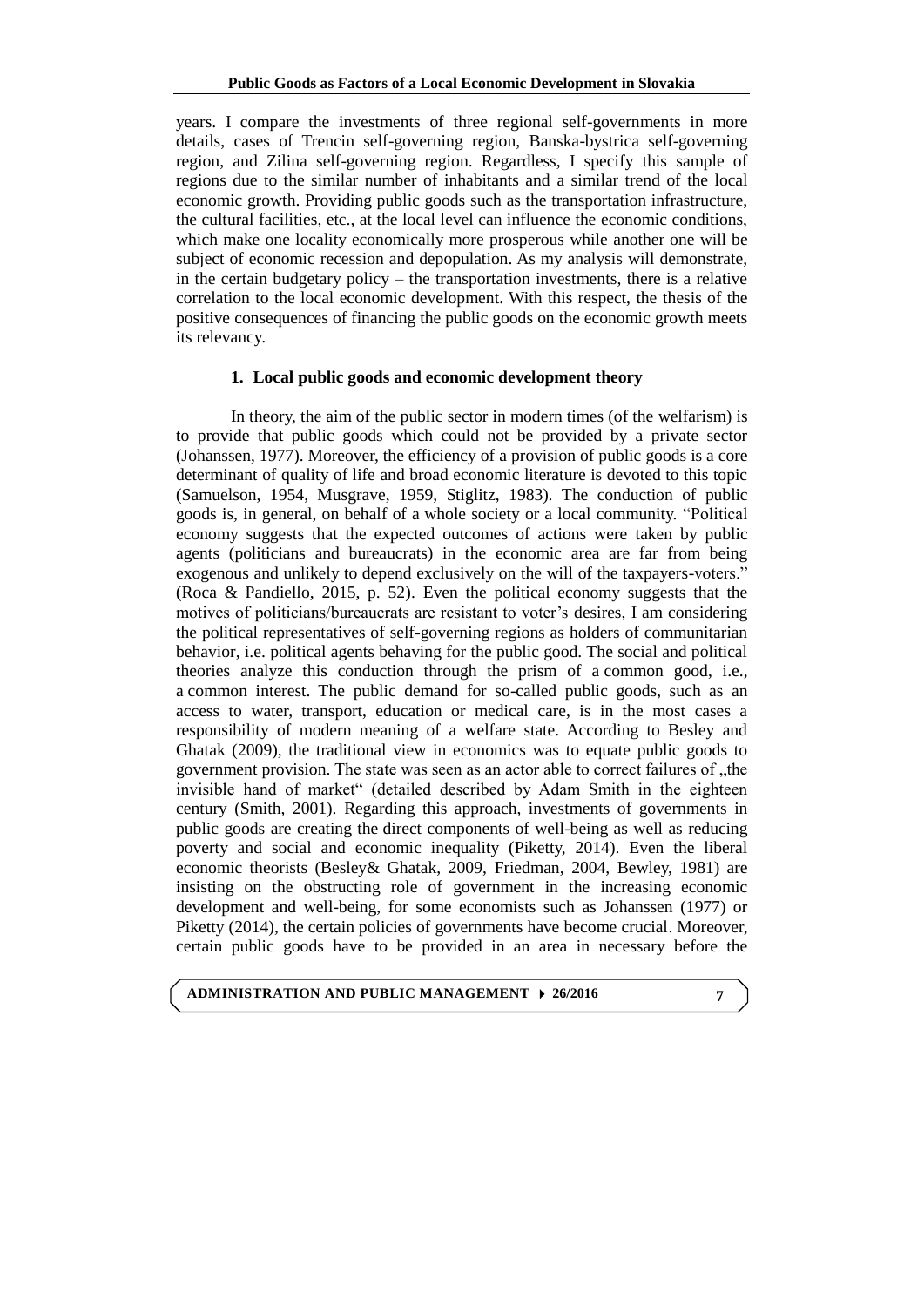attractiveness of private and business investments. At that time, according to Blair and Carroll (2009), economic development often increases pressure on governments to build, for example, better public infrastructure. Indeed, the positive effects on economic efficiency and growth of gradually increased government spending on investment in human capital, such as the education or the basic health care, may comprehensively dominate over various negative effects on the national economy. During the crisis time (Androniceanu, Drăgulănescu, 2014). It is also generally believed that, up to some level, social spending has contributed to social and political stability, which may be conducive to economic growth in some interval of social spending. For these certain reasons, the sustainability of social spending was hardly an issue during the period of social spending (Lindbeck, 2005, p. 3).

For the purpose of my article, I apply the theory of public goods at the local level. The term of local public goods was scholarly described by Tiebout (1956, 1961) who suggested that lots of public goods are provided by local expenditures of governments, and if there were enough communities, individuals would reveal their true preferences for public goods by the choice of community in which to live. Additionally, by his econometric model, Tiebout (1956, p. 416) pointed out that the level of expenditures for local public goods reflects the preferences of the population more adequately than they can be reflected at the national level. Additional critique of Tiebout model of local public goods and their adequate provisions at the local level had created a new line of classification. Among economists, there is a broad literature about the classification of public goods considering their purity or "privateness" (Stiglitz, 1983). "Theory of Local Public Goods Twenty-five Years After Tiebout": "I am concerned here, however, with a class of public goods, which I shall refer to as local public goods, the benefits of which argue only to those who belong to a particular group (which I shall call the community), and not to those who belong to other groups (communities) within the society. There is thus an element of "privateness" in local public goods; while within the community, the good is a pure public good, "between" communities it acts like a private good. Those outside the community receive no benefit." (Stiglitz, 1983, p. 3) Joseph Stiglitz addressed that the pure public goods are directly connected to the local community within one society. With this respect, people outside the local community can not benefit from the "purity" of public goods which means that those public goods are gaining an element of "privateness". Providing the local public goods by self-governing regions even in Slovakia is becoming one of the crucial questions within the political analysis. As Jan Buček pointed out, in the case of Slovakia, local selfgovernment, and regional self-government are two independent levels of selfgovernment with their own independent legitimacy (Buček in Čapkova, 2005, p.110). I assume that this legitimacy is conducted mostly by independent decisionmaking acts in local economic development, cooperation with the third sector or providing the public-private partnerships. Additionally, the autonomy of local self-

**8**

### **ADMINISTRAŢIE ŞI MANAGEMENT PUBLIC 26/2016**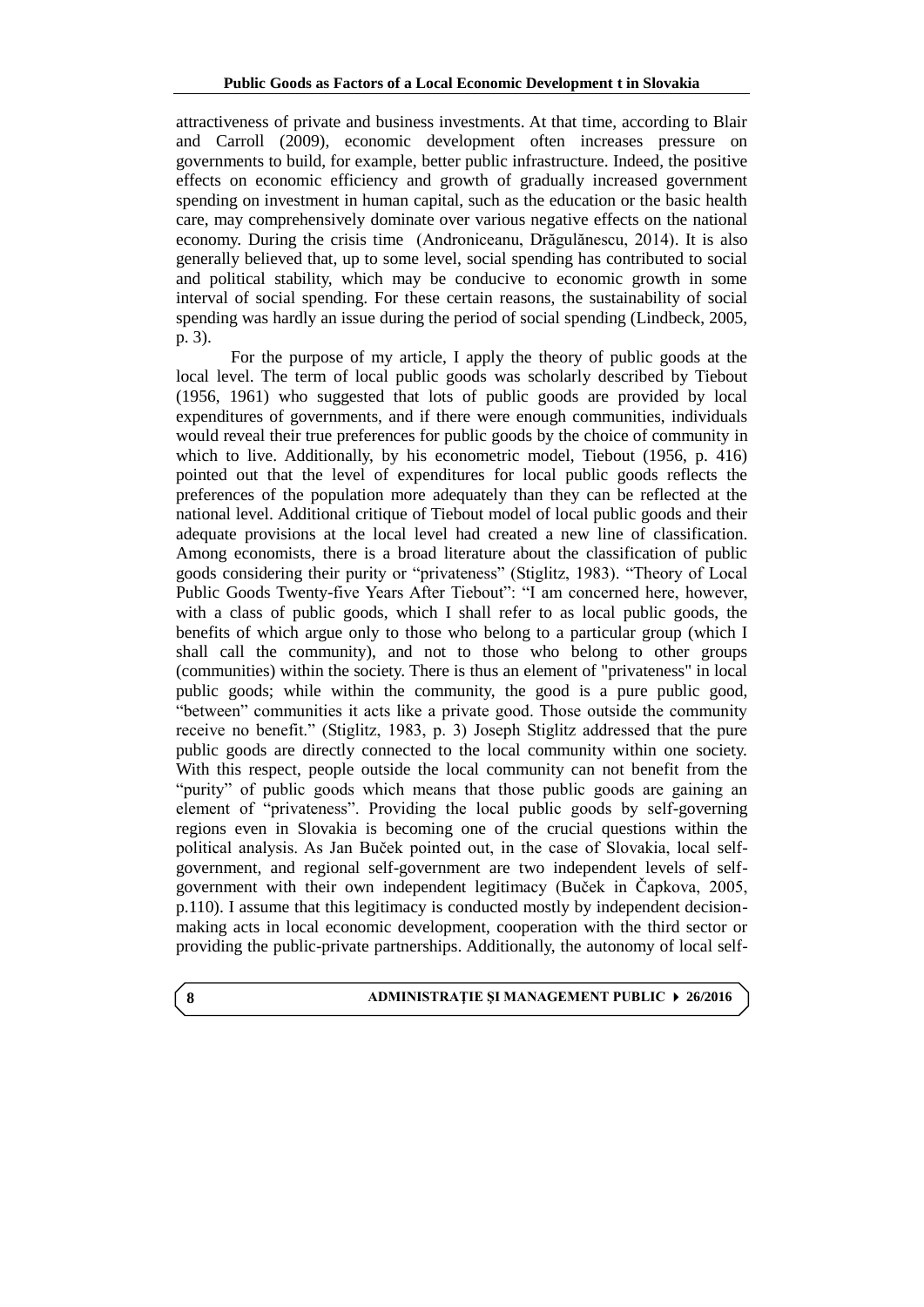government's budgeting plays an important role in shaping public services (Tkachenko, Mosiychuk, 2014). As Kotarba and Kolomycew (2014) said, in the case of Poland, "The financial independence of local government units is an important element of the decentralization of public administration and an effective system of the delivery of public tasks. This allows for the actual empowerment of local communities and an independent implementation of public policies essential for the creation of local development" (Kotarba, Kolomycew, 2014, p. 32). On the other hand, in the Slovenian example, Pinterič and Klimovsky pointed out that the autonomy of self-local government could play an important role in the overcoming of the economic crisis (Pinterič, Klimovsky, 2014, p. 47).

The term of the economic development in the political science is predominantly connected with the processes of modernization and democratization. M. S. Lipset pointed out that there are two principal complex characteristics of social systems: legitimacy and economic development (Lipset, 1959). The economic development was presented by Lipset as a structural characteristic of a society to sustain a democratic political system (Lipset, 19559, p. 71). Moving from the democratization, the economic development also implies that the welfare of residents is improving (Blair, Carroll, 2009, p. 13). Within the neo-liberal approach, it is plausible to issue a constant economic development by which every government tries to ensure the welfare of its citizens. As was said, the legitimacy of local self-governments stands on the local acts of local economic development. Local economic development is described as "a process by which local government and/or community-based groups manage their existing resources and enter into new partnership arrangements with the private sector, or with each other, to create new jobs and stimulate economic activity in a well-defined economic zone" (Blakely in Čapkova, 2005, p. 3). Within the typology of providing the local economic development, there are supply-side policies and demand-side policies as strategies to promote the economic growth of local community (Eisinger, 1988). As the purpose of my research, I am dealing with the supply-side strategies which consist of financing arrangements, budgeting or infrastructure investments. In my analysis, I conduct a comparison of budgetary expenditures to local infrastructure investments in the examples of the public transport, public healthcare, culture, and education.

In post-socialist countries, there is a wide agreement about a prevailing socio-economic context of local development (Čapkova, 2005, Kotarba, Kolomycew, 2014). The provision of local economic goods such as the education or the public healthcare has already passed through the reforms of decentralization and became a huge part of the local expenses. In most cases, the expenditures for public education system perform around a half of budget in local self-government's finances than the other expenses for public goods. In the case of Slovakia the big share of budgetary expenditures for education represents a responsibility of selfgovernments within the education system. Thus, the self-governing regions are supportive in the education system as a participant in shaping local education

# **ADMINISTRATION AND PUBLIC MANAGEMENT 26/2016**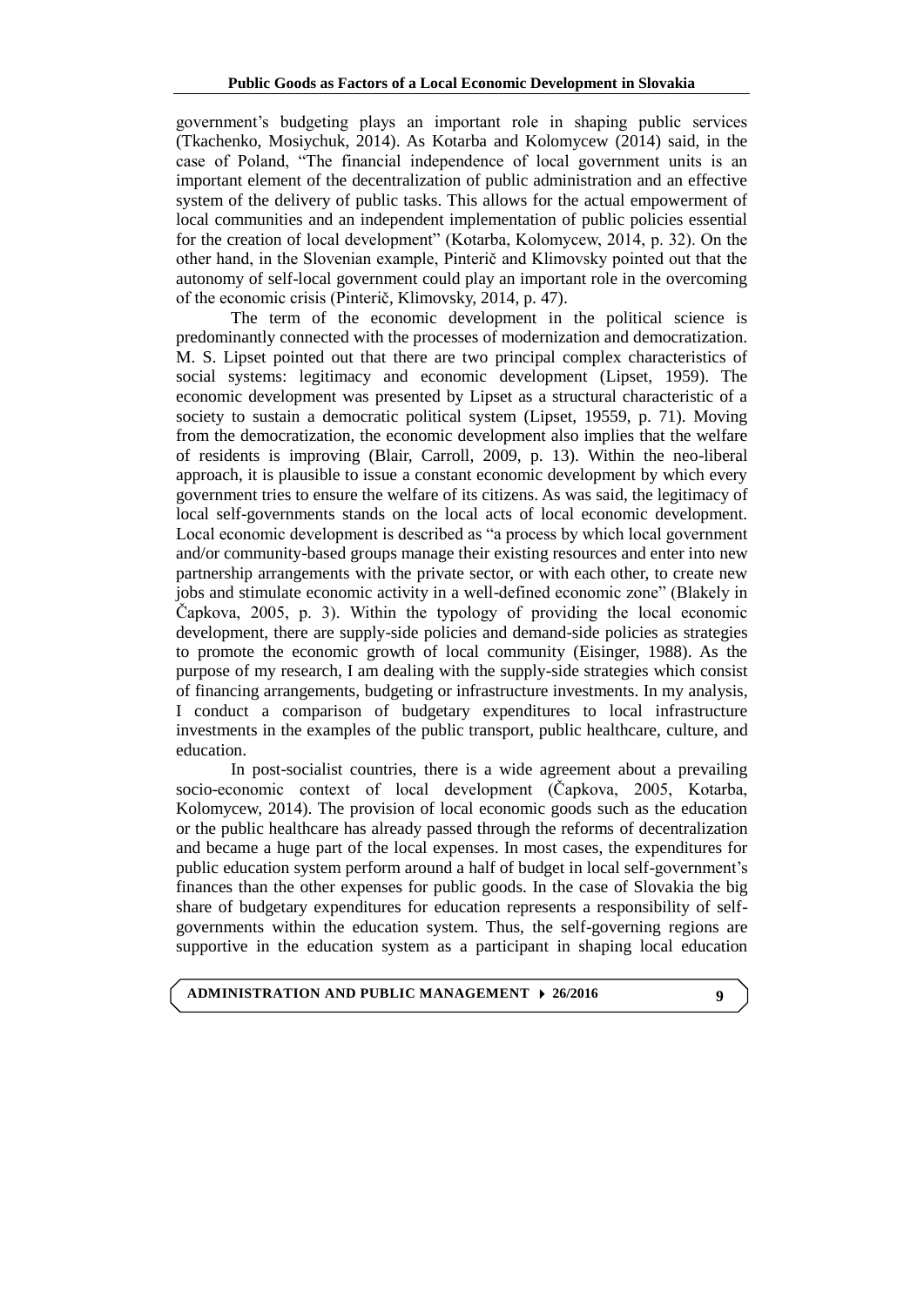sector. According to Buček (in Čapkova, 2005, p. 119), this participation is mostly visible as a support of the secondary education, vocational training, university education (building dormitories, constructions of facilities etc.) and retraining the unemployed. In this case of Slovakia, the education at the level of the selfgoverning region is considered to be a public good because is non-excludable (Cemmell, 2002) and performs the most contribution to the budgetary expenditures at the local level. The culture as a public good and simultaneously as a policy of local economic development is a contributing part of budgets in Slovak selfgoverning regions too. The culture does not represent the evident amount of money at expenses, but the spending of local governments has the decreasing tendency. In theory, Tabellini's research has shown that the contribution of culture has the visible impact to the economic development of regions in Europe (Tabellini, 2010, p. 677). The underestimation of the expenditures for the culture could be interpreted in the Slovak example as a level of national socio-economic development in general. The policies of the existential needs of society are mainly concentrated in the public health care, the support of the employment at the regions, the expenditures for the transportation and so on. Therefore, the culture as well as the sports policies and other facilities, are not considered as the primary concerns of the local governments for developing the economic performance. However, the research is trying to verify that even that concerns of the local governments about the public goods at specific policies are low, the contribution to the local economic development is partially visible.

# **2. Methodology of the research**

In order to verify the correlation of public goods contribution to the economic development at the local level, I chose three self-governing regions in Slovakia. My selection is based on the similarity of the population in the three regions: Trencin region, Zilina region, and Banska-bystrica region. The geographic-political division of regions helps to distinguish and compare these three regions for socio-economic classification. I assume that the thesis of the contribution of investments for public goods to the economic growth could be demonstrated in the cases of these three regional self-governments. Regarding this, I followed the categorization of Slovak regional self-governments and I picked the four variables to compare the current expenditures. The public infrastructure (transport), which represents the investments for local communications and public traffic, is the first and most important variable. The second indicator is the culture categorization, which represents the expenditures for public entertainment. The third variable is the public healthcare, the most controversial in the budgeting policy of regions. Due to the system of financing, the public healthcare is mostly financed by the central government and the contribution of the regional selfgovernments represents just the small share of public finance. The last indicator, the education is according to the research, the most financed item, but the most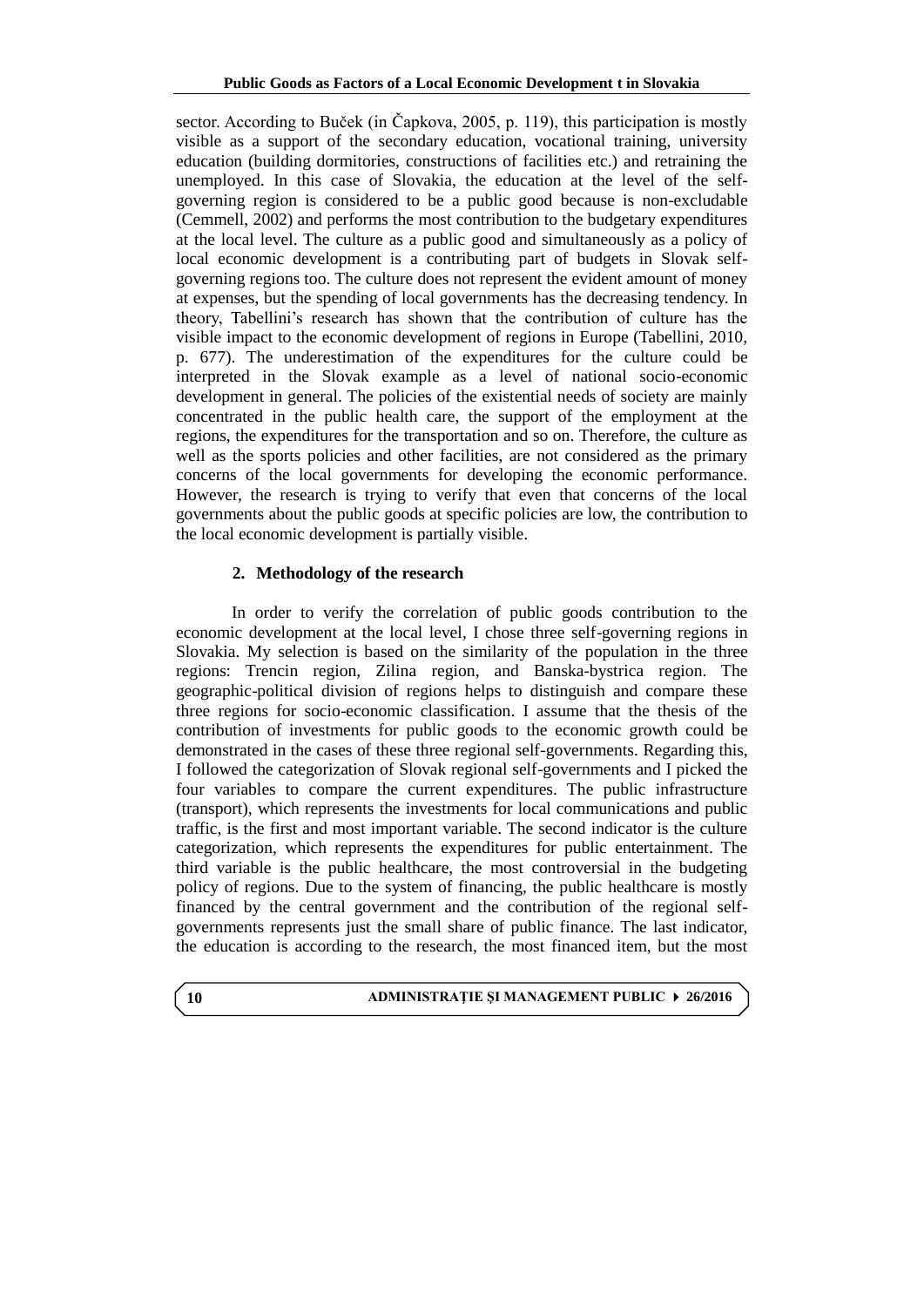insignificant to the economic development. In general, the education category has presented the half of amount of current expenditures with the growing tendency for the last years. The current expenditures in these four categories have the immediate impact and effect on the budgetary policy because they represent the current cash flow. Moreover, the Slovak regional budgets are organized by similar classification added by the social insurance policy. By analyzing the budgetary expenditures and statistical data, I demonstrate that there is an increasing tendency to invest more money for these public goods in the Slovak case. With connotation to the economic development, I assume that the economic growth is generally represented by the several indicators. I comprehensively chose the few ones, such as Gross Domestic Product per capita (GDP per capita), the total unemployment rate and the average employee´s wages. The suitability of the three economic indicators is stated as the main variable for my analysis. The differentiation of the partial current expenditures with the indicators of the economic growth would indicate the comparable results. The consequence, which is demanded, is based on the statistical approach of the local economic development of particular regions and their specific policies of public goods.

### **3. Empirical results (Analysis)**

The regional budgetary policy is seen as a complex system of financing the autonomous local governments in Slovakia. Slovak budgetary policy is divided into the centralized government part and the self-governing regions with significant competencies. The main competences of the autonomous local governments are the education policy, the infrastructure with transport funding, the public healthcare contribution, the cultural expenditures and the social welfare insurance. The shares of partial policies vary among different regions according to their own politics. The Trencin self-governing region (Table 1), the Zilina self-governing region (Table 2) and the Banska-bystrica self-governing region (Table 3) have the four divided indicators of budgetary policy.

In the case of the Zilina self-governing region, the remarkable amount of expenditures is distributed to the public education system. The region education policy, in general, is aimed for the financing of the secondary education. As the Table 1 shows, between years 2010 and 2014 the number of sources for the education has been decreasing. Secondary education represents approximately half of the budget expenditures which mean that according to the finance division, the most competencies of the self-governing region in Zilina's territory are distributed to the education system. Among the competencies to establish the new structural organization of secondary education, the main capabilities are to support the art schools, dormitories, language schools, school catering services and centers of professional practice. On the other hand, the finances for the culture stayed similarly the same during this period. Even they do not represent the significant

# **ADMINISTRATION AND PUBLIC MANAGEMENT 26/2016**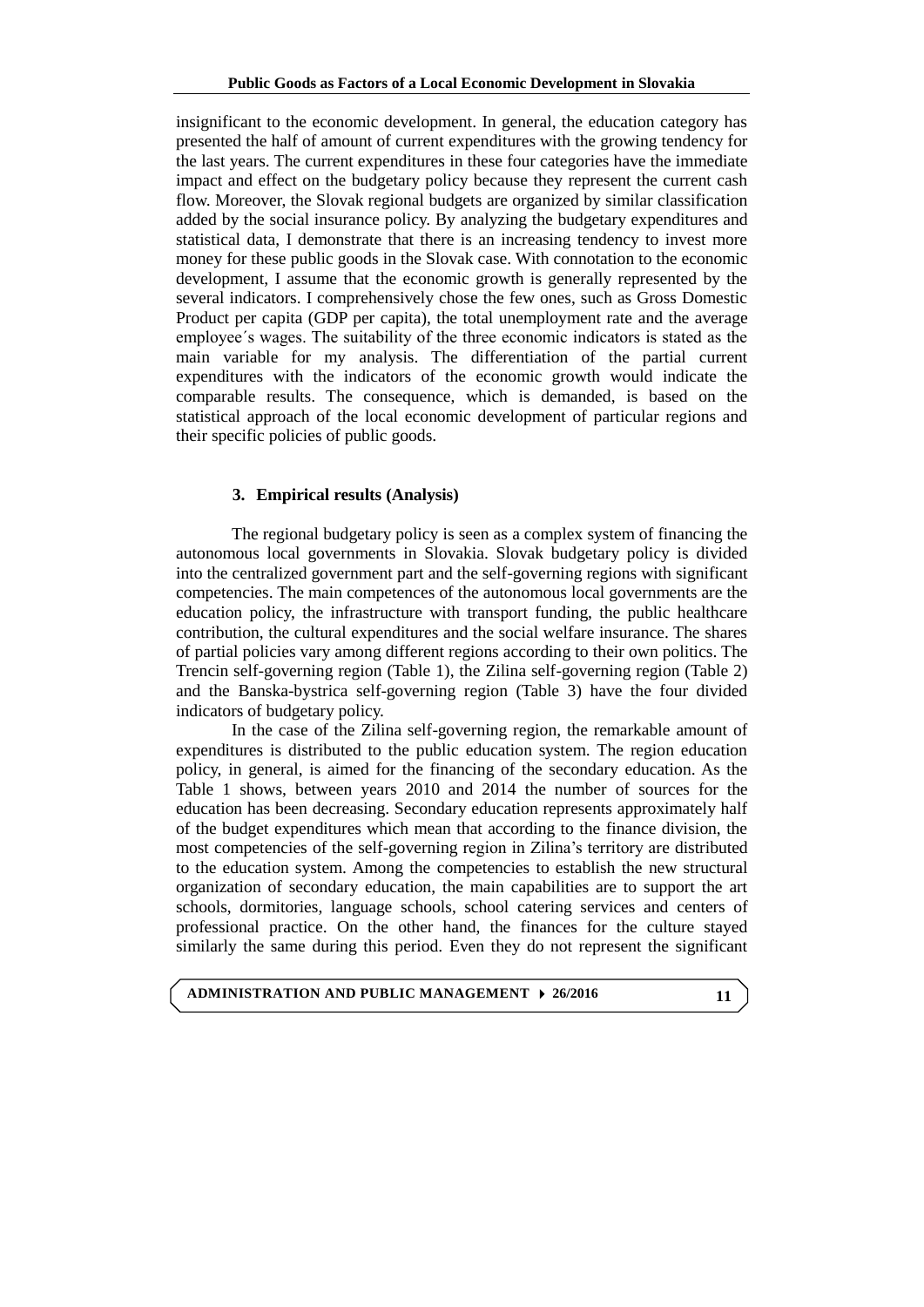part of the budget (around 5%), they represent the substantial understanding of public goods. The most controversial part of the budget is the public healthcare system. In the case of the Zilina self-governing region, the current expenditures for the public healthcare are visible just in the last year. The system of financing the health care is thus donated directly from the government budget which means that is strongly centralized. The last and the most significant growth of sources are allocated in the field of infrastructure and transport. The transport and infrastructure involve the maintenance of the first and second class roads, their constructions and the providing of the public transportation. According to the Table 1, the Zilina self-governing region has been rising the amount of current expenditures for transportation and infrastructure for the last years. It is significant that in 2012, the sources remarkably increased and dropped in the next year of 2013 most likely due to the current policies and needs.

|                        | 2010  | 2011  | 2012  | 2013  | 2014  |
|------------------------|-------|-------|-------|-------|-------|
| Transp./infrastructure | 15,78 | 16,58 | 17,18 | 16,66 | 18,95 |
| Culture                | 4,94  | 4,52  | 4,57  | 4,61  | 4,66  |
| Public healthcare      | 0,00  | 0.00  | 0.03  | 0,00  | 0.07  |
| Education              | 51,22 | 50,11 | 48,91 | 49.44 | 47,82 |
| Total                  | 71.94 | 71,21 | 70,69 | 70,71 | 71,52 |

**Table 1. Zilina self-governing region (%)**

(*Source:* own calculation based on data from Záverečné účty Žilinského samosprávneho kraja (Final budgetary reports of Zilina self-governing region), available at [http://www.zask.sk/sk/samosprava/urad-zsk/odbor-financii/zaverecne-ucty/.\)](http://www.zask.sk/sk/samosprava/urad-zsk/odbor-financii/zaverecne-ucty/)

Moving to the case of the Trencin self-governing region, the situation of the budgetary policy seems to be quite similar to the Zilina region case. The expenses for the secondary education have also significantly decreased but they still represent the notable amount of budget (see Table 2). The finances for the culture, compared to the Zilina self-governing region, represent no more than 3% of budgetary expenses. On the other hand, the Trencin self-governing region was spending more financial resources for the public healthcare system in the time period of 2010 - 2012. Even the system of financing the health care in Slovakia is centralized (the Ministry of health care), the Trencin self-governing region was willing to contribute with some amount of expenses to the provision of health. In the case of public infrastructure, the Trencin self-governing region has spent more resources to finance the public transportation. In 2012, the share of these expenditures represented almost 40% of the overall budget. Regarding this evidence, the Trencin self-governing region was, within one period of time, spending more finances to build a new infrastructure than the other self-governing regions.

### **ADMINISTRAŢIE ŞI MANAGEMENT PUBLIC 26/2016**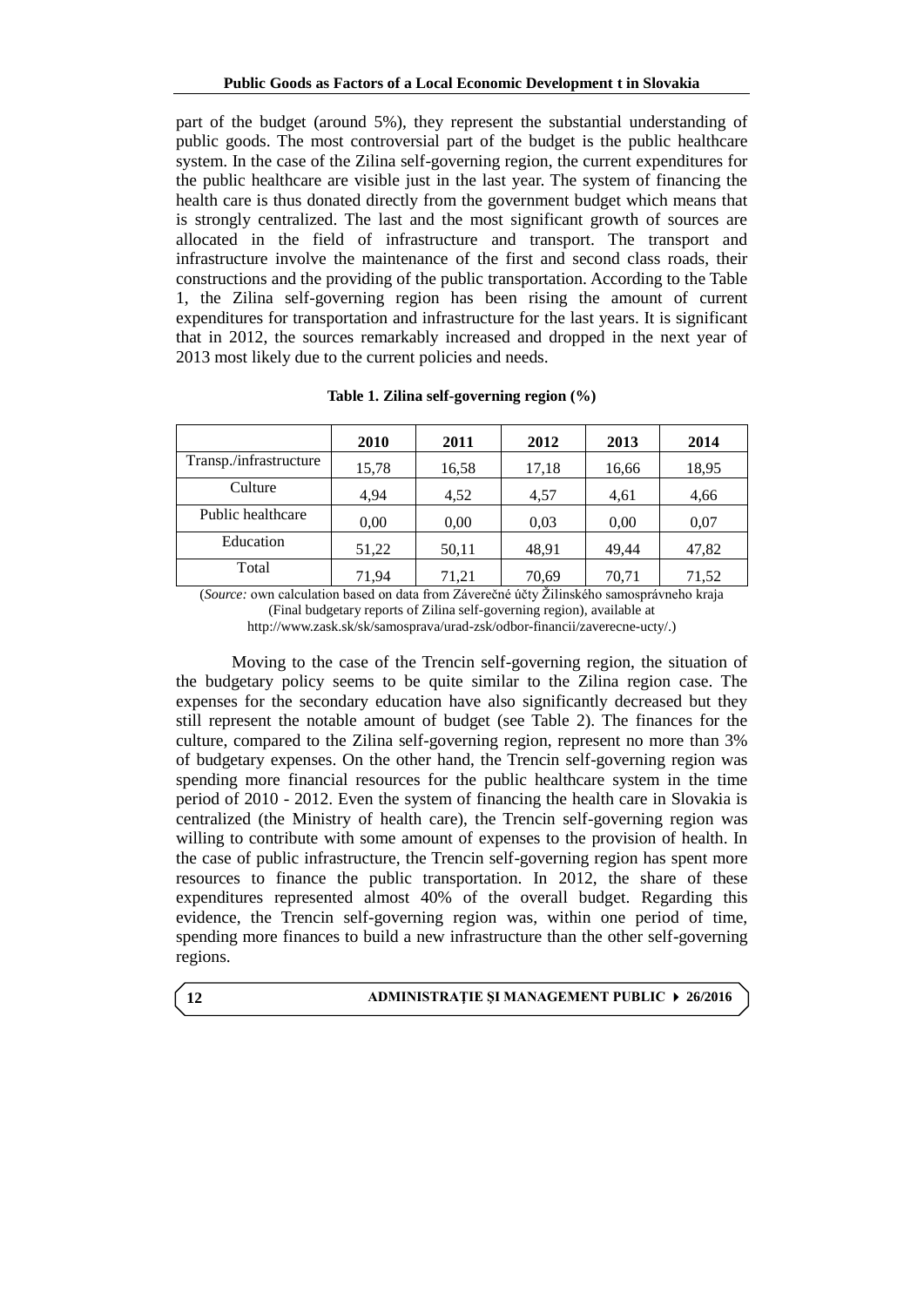|                        | 2010  | 2011  | 2012  | 2013  | 2014  |
|------------------------|-------|-------|-------|-------|-------|
| Transp./infrastructure | 28,77 | 30,17 | 39,69 | 24,57 | 25,71 |
| Culture                | 3,07  | 3,20  | 4.90  | 2,94  | 2,98  |
| Public healthcare      | 3,00  | 0.63  | 0.95  | 0.00  | 0,00  |
| Education              | 50,67 | 48.79 | 47.46 | 44.11 | 41.23 |
| Total                  | 85,51 | 82.79 | 93,00 | 71.62 | 69.92 |

**Table 2. Trencin self-governing region (%)**

 *(Source:* own calculation based on data from Záverečné účty Trenčianskeho samosprávneho kraja (Final budgetary reports of Trencin self-governing region), available at [http://www.tsk.sk/financie/zaverecny-ucet.html?page\\_id=2691.](http://www.tsk.sk/financie/zaverecny-ucet.html?page_id=2691))

The third comparable sample is the case of the Banska-bystrica selfgoverning region. Also, it can be concluded that the rates for the education expenditures have decreased, but still they represent a half of the overall budget. The most similar case is with the sample of the Trencin self-governing region, where the rate of the expenditures for education, has decreased from the 50% share of the budget to the 40% share (see Table 2 and Table 3). The variable of culture shows that the share stays around 5% also in this case of the Banska-bystrica region (see Table 3). But, conversely, the share of public healthcare expenditures are present but also not significant as in the previous cases. Public transportation and infrastructure represent one-third of the current public expenses just in the last year of 2014. The share is although more notable than in the case of the Zilina selfgoverning region, but similar as the Trencin region. Additionally, this rate has increased more significantly than in the previous cases.

|                        | 2010  | 2011  | 2012  | 2013  | 2014  |
|------------------------|-------|-------|-------|-------|-------|
| Transp./infrastructure | 20,56 | 19.42 | 24.12 | 23,74 | 29,28 |
| Culture                | 4.42  | 4,65  | 4,59  | 4,35  | 4,36  |
| Public healthcare      | 0.84  | 0.98  | 0.77  | 0.44  | 0,34  |
| Education              | 47,01 | 45,60 | 42.15 | 42,07 | 41,63 |
| Total                  | 72.83 | 70.65 | 71,63 | 70,60 | 75,63 |

**Table 3. Bansko-bystricky self-governing region (%)**

(*Source:* own calculation based on data from Záverečné účty Bansko-bystrického samosprávneho kraja (Final budgetary reports of Bansko-bystrica self-governing region), available at

[http://www.vucbb.sk/%C3%9Arad/Oddelenia%C3%9AraduBBSK/Oddeleniefinanci%C3%AD/Do](http://www.vucbb.sk/%C3%9Arad/Oddelenia%C3%9AraduBBSK/Oddeleniefinanci%C3%AD/Dokumenty/Z%C3%A1vere%C4%8Dn%C3%BD%C3%BA%C4%8Det.aspx) [kumenty/Z%C3%A1vere%C4%8Dn%C3%BD%C3%BA%C4%8Det.aspx.\)](http://www.vucbb.sk/%C3%9Arad/Oddelenia%C3%9AraduBBSK/Oddeleniefinanci%C3%AD/Dokumenty/Z%C3%A1vere%C4%8Dn%C3%BD%C3%BA%C4%8Det.aspx)

To sum up, the most significant share of budgets is represented by the expenditures for the education system. But the most variable share is the rate for the transport and the public infrastructure budgeting. The smallest share of the budget represents the public healthcare and the finances for the culture. Showing the shares of particular policies of the overall budgets in the three regions of Slovakia demonstrate the share of budgets to the policies of public goods. In most of the cases, the expenditures represent the most share of public financing.

# **ADMINISTRATION AND PUBLIC MANAGEMENT 26/2016**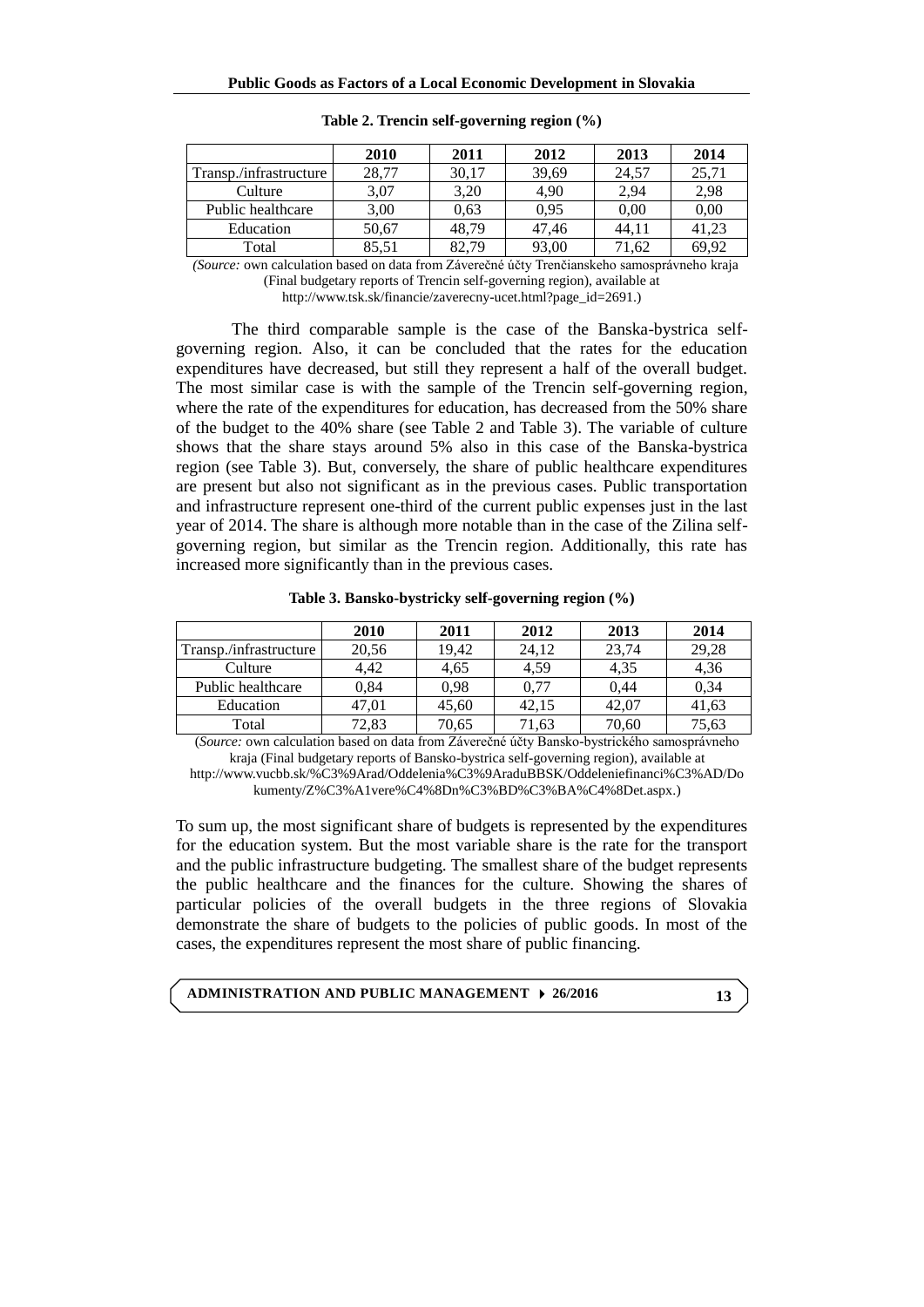

**Figure 1. Unemployment rates (%) of all Slovak self-governing regions** *(Source:* own calculation based on statistical data of the Statistical Office of Slovak republic.)

The economic development, which is the most relevant indicator and condition of every stable democratic political system, requires the qualitative improvements of welfare being. The characteristics of economic development, especially at the local level, imply that the welfare of residents is improving (Blair, Carroll, 2009, p. 13). In this regard, I assume that the most qualitative variables of local economic development, which could demonstrate the quality of lives of citizens, are the rates of the total unemployment, Gross domestic products (per capita) and the average wages. The three variables of economic development in the eight regions of Slovakia indicate that the economic development line has a growing tendency. The first indicator, the total unemployment rate, is from the macro/economic perspective one of the most exhaustive indicators of economic growth. For the purpose of my research, I am not differentiating the frictional and the structural type of the unemployment at the local level in Slovakia, even the structural unemployment rate has the significant connection to the minimum wage (Koning, Ridder and Van Den Berg, 1995), which is also the topic of my research. Addition to this, the political researchers, such as Blackley (1991), Card and Freeman (1993) and Izraeli and Murphy (2003), often look at the effect of policy innovation on the unemployment within the context of region/local diversity. Regardless, the Slovak unemployment curve divides the regions of Slovakia to three groups (see Figure1). The first one is the group with the highest rates of total unemployment, where is Presov, Kosice and Banska-bystrica self-governing region. The rates are culminated around 18 to 20% of unemployment rates in the time period of 2010 to 2014. The second group is the largest group of regions, where the average unemployment rate is up to 15% and includes Trencin, Trnava, Nitra and Zilina self-governing regions. The last group represents only the Bratislava self-governing region (including the capital city of Bratislava) with the

**14**

#### **ADMINISTRAŢIE ŞI MANAGEMENT PUBLIC 26/2016**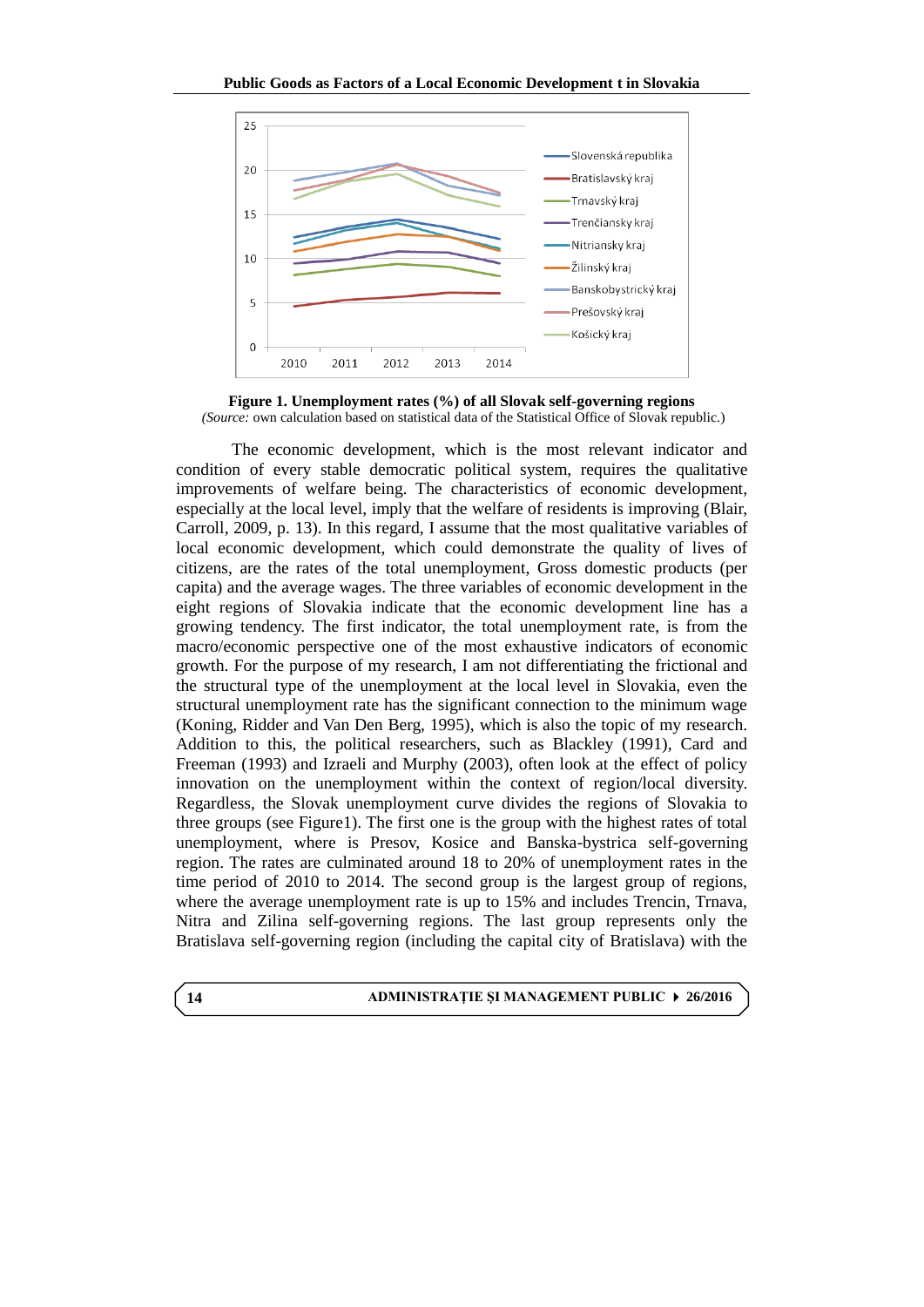lowest share of unemployment. The overall development of the total unemployment rate has the decreasing tendency in almost all regions. In the example of the Bratislava region, which could be considered as a paradox, the rate of unemployment has increased in the last two years.

|                        | 2010  | 2011  | 2012  | 2013  | 2014  |
|------------------------|-------|-------|-------|-------|-------|
| Trenciansky region     | 9,51  | 9.95  | 10,89 | 10,74 | 9,56  |
| Zilinsky region        | 10,86 | 11.91 | 12.79 | 12.51 | 10,91 |
| Banskobystricky region | 18,86 | 19,83 | 20,81 | 18,26 | 17,22 |
| Slovakia               | 12.46 | 13,59 | 14.44 | 13.5  | 12,29 |

**Table 4. Unemployment (%)**

(*Source:* own contribution based on statistical data of the Statistical Office of Slovak republic.)

The most detailed data of the three regions (Trencin, Zilina, and Banskabystrica) display how the tendency of the total unemployment rate was rather fluctuant. In the time period of 2012 to 2013, the percentage of unemployment has increased significantly (see Table 4). I assume that these numbers are notable due to the second wave of the economic crisis presented in the Central Europe. Compare to the average unemployment rate of Slovakia, the highest percentage of unemployment is visible in the case of the Banska-bystrica self-governing region. The precise measurement of the three compared regions (Figure 2) demonstrates that the Trencin and the Zilina regions have the relatively similar development of the unemployment rate. Thus, the percentage of the unemployment in the Banskabystrica self-region, in the comparison with the others (Figure 2), is significantly higher than in the other regions.





*(Source:* own calculation based on statistical data of the Statistical Office of Slovak republic)

**ADMINISTRATION AND PUBLIC MANAGEMENT 26/2016**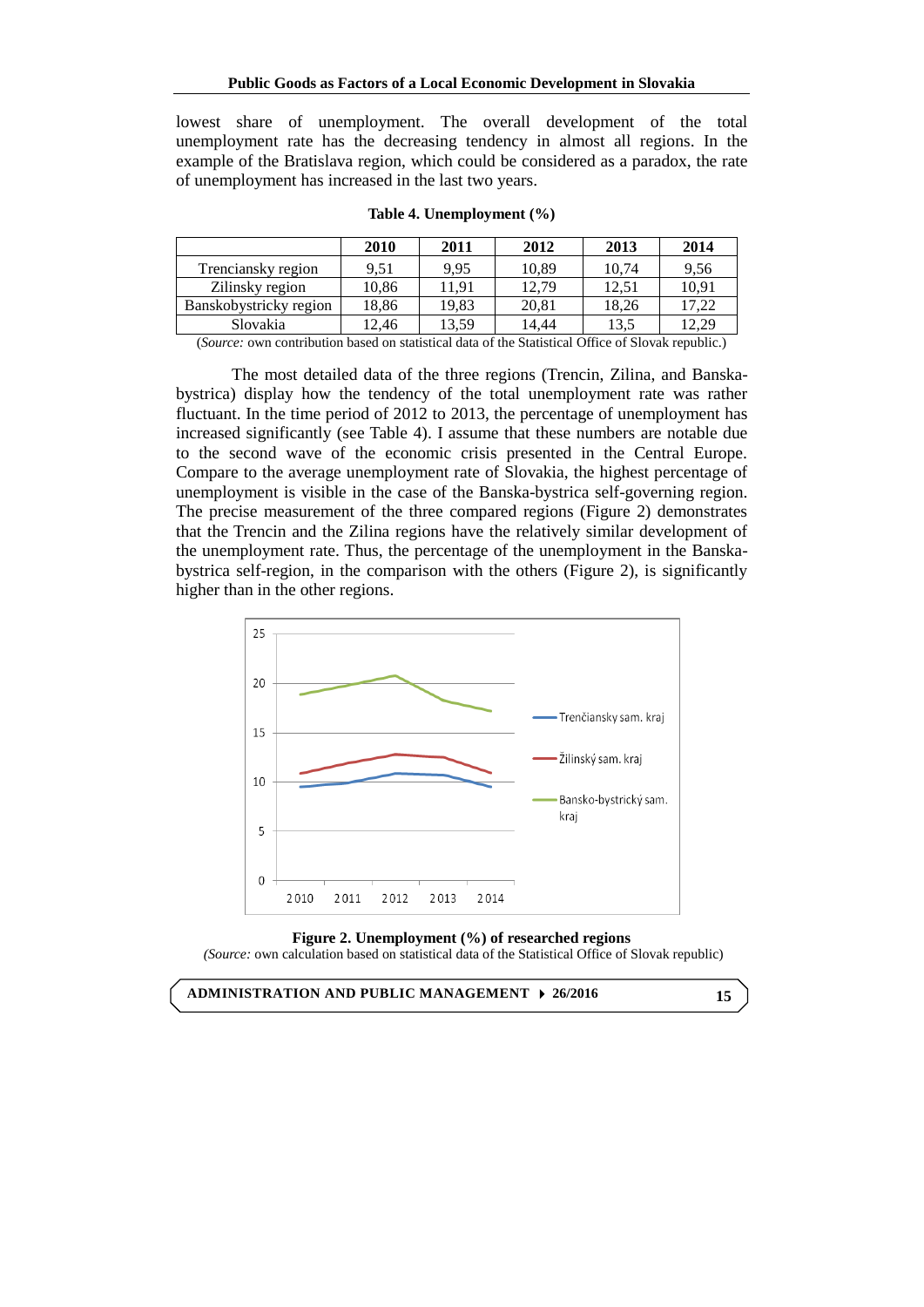The second factor of economic development analyzed in this paper is the average salary change. The real earnings of employees are one of the most relevant indicators of macro/economic surveys (Angeles, 2008) due to the thesis that the quality of life could be measured by categorization of individual wage. Regardless, the individual wage in the consideration of its minimum level is believed to reduce poverty and decrease employment (Blair, Carroll, 2009, p. 242). In the theory, the level of a number of salaries is the appropriate indicator of the well-being of the citizens (Blair, Carroll, 2009). Detailed data show that in the last years the average wage has been growing in all regions of Slovakia (Figure 3). With the exception of the Bratislava self-governing region, which has the highest average wage, the rest regions share the similar average salaries.





*(Source:* own calculation based on statistical data of the Statistical Office of Slovak republic)

In the particular cases of Trencin, Zilina, and Banska-bystrica selfgoverning regions, the absolute numbers of average wages have gradually become comparable, especially in the last year (Table 5). It seems that the impact of the difference of average salaries in the Bratislava region (compared to the other regions) is remarkable. The overall average salary number in Slovakia have culminated around 900 euros and have increased in 2014 to 957 euro of the average wage. In the researched regions, as was stated, the average salaries have become similar but in the comparison with the Slovak national average, they are lower for approximately 100 euros. From the perspective of better socio-economic conditions of inhabitants, the earnings of people and their ability to spend more money for their living is verifying the thesis of the rising local economic development in regions.

#### **ADMINISTRAŢIE ŞI MANAGEMENT PUBLIC 26/2016**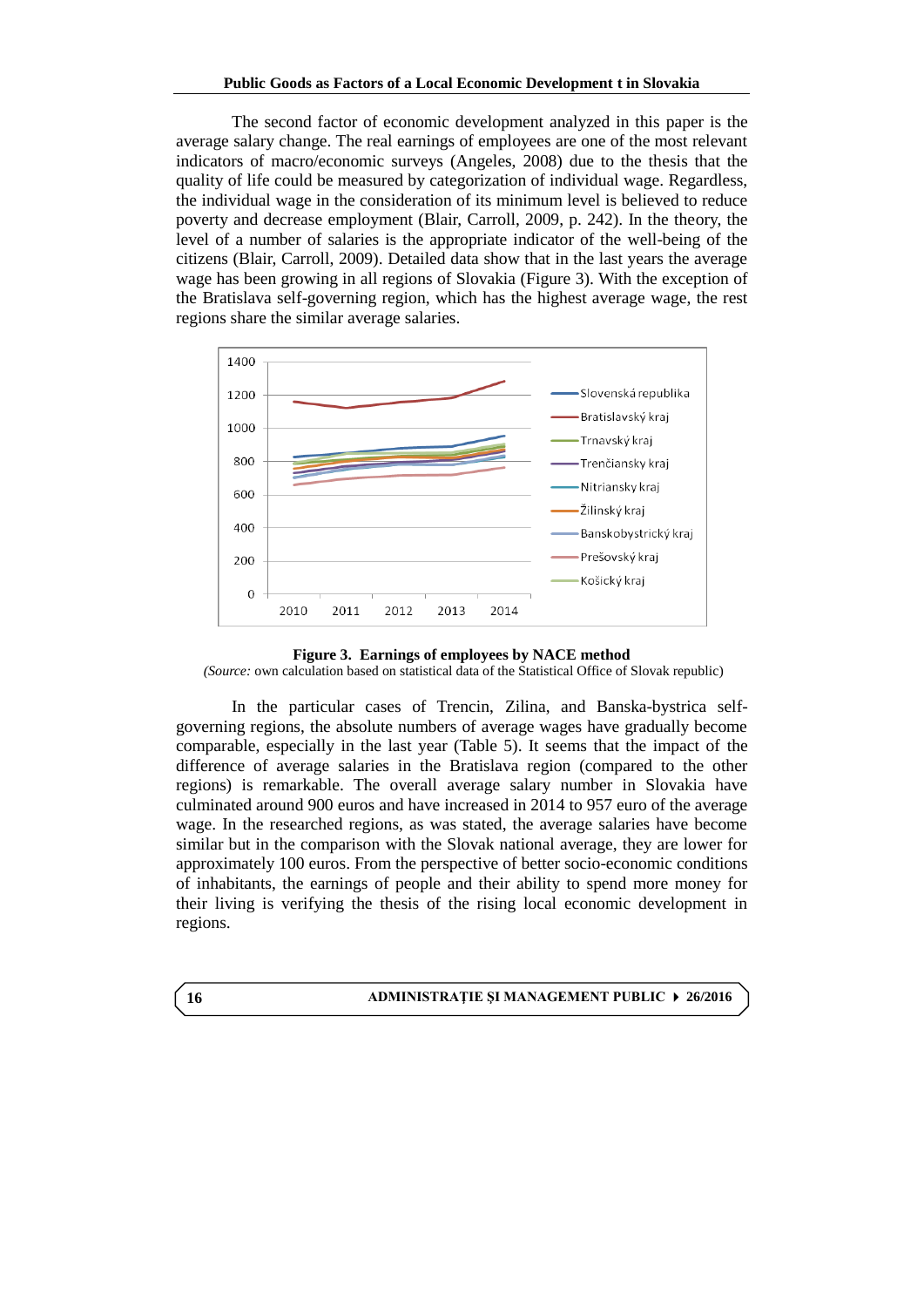|                        | 2010 | 2011 | 2012 | 2013 | 2014 |
|------------------------|------|------|------|------|------|
| Trencin region         | 732  | 774  | 797  | 809  | 863  |
| Zilina region          | 759  | 801  | 830  | 820  | 875  |
| Banska-bystrica region | 702  | 756  | 783  | 779  | 837  |
| Slovakia               | 828  | 853  | 881  | 891  | 957  |

**Table 5. Average wages (Euros)**

*(Source:* own contribution based on statistical data of the Statistical Office of Slovak)

The last variable of local economic development is the Gross Domestic Product per capita (GDP) identified in the sample of self-governing regions. The GDP per capita has been rising constantly in all three cases (see Table 6). Based on Table 6, the significant growth of GDP per capita is observed in the case of the Banska-bystrica self-governing region in the last two years (2012, 2013). On the other hand, as it is seen from the Table 6, the relative share of GDP per capita in all selected regions (compared to the national average) was dropping over the time despite in the absolute number GDP per capita was rising. The average GDP per capita of Slovakia has been increasing as well as in the particular analyzed cases. Among that selected regions, the biggest difference in GDP per capita was achieved in Trencin self-governing region while Banska-bystrica region achieved the smallest progress in its GDP per capita. However, all selected regions achieved a lower level of advancement of GDP per capita compared to the national average.

|                        | 2010      | 2011      | 2012      | 2013      |
|------------------------|-----------|-----------|-----------|-----------|
| Trenciansky region     | 10962.16  | 11455.17  | 11791.27  | 11929.14  |
| Zilinsky region        | 10964.11  | 11199.79  | 11506,61  | 11663,04  |
| Banskobystricky region | 9155.47   | 9125.13   | 9495.54   | 9884.77   |
| Slovakia               | 12 376,49 | 12 997,10 | 13 352,11 | 13 595,62 |

**Table 6. GDP per capita (euro)**

*(Source*: own contribution based on statistical data of the Statistical Office of Slovak republic)

### **4. Interpretation of results**

Even in the theory of regional development, the culture plays an important role (Tabellini, 2010), the research's findings conclude that in the certain Slovak regions the expenditures for the culture is widely underfinanced. In the analyzed self-governing regions the average share of budgetary expenses contributed to the culture is about 4%. Surprisingly, the smallest share of expenditures for the culture is evident in the case of the Trencin self-governing region (Table 2), although the Trencin self-governing region is considered to be the most developed region within the research example (Graph 2, Table 6). The other regions, namely the Trencin and the Zilina region, are contributing constantly for the cultural living of their citizens. Additionally, in the case of the Trencin self-governing region, the growth of the

**ADMINISTRATION AND PUBLIC MANAGEMENT 26/2016**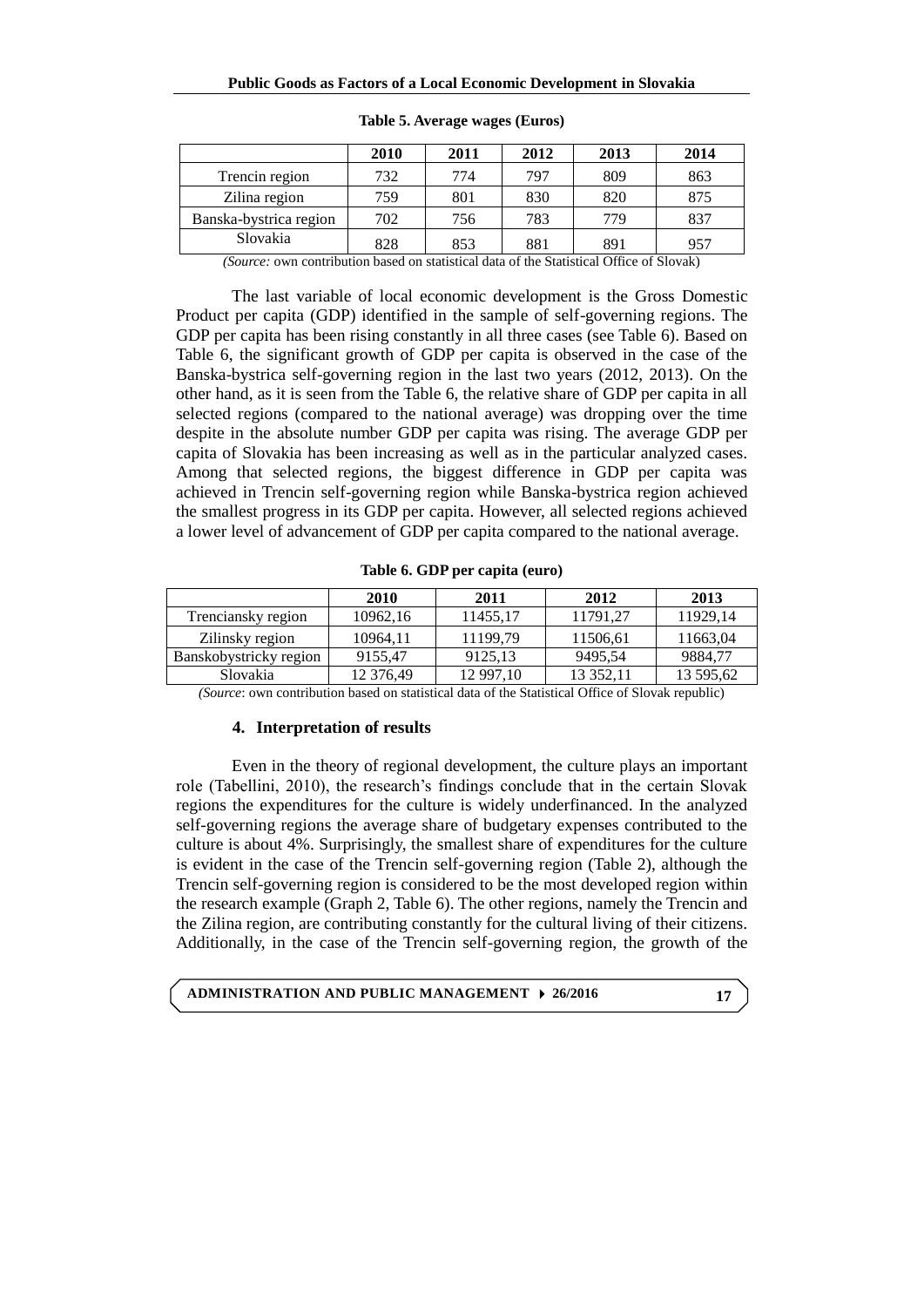budgetary expenditures for the culture was the highest in the time of the highest expenses for the transportation in 2012. Respectfully, it could be concluded that there is a relative correlation between the higher expenses for public goods in few policies and the local economic development in this region. I can assume that in those regions, which were spending more finances from their budgets to the culture, the spending was also an allowance for the economic growth.

The policy of the public health care in Slovakia seems to be centralized which is appropriate to the finding that the budgetary expenditures of the autonomous local governments to the public healthcare are minimal. The exception is the case of the Banska-bystrica self-governing region which is contributing to the public healthcare with approximately 1% of the share (Table 3). The Banskabystrica self-governing region is, according to the research, observed as the most underdeveloped region (Figure 2, Table 6). However, the insufficient local economic development, the Banska-bystrica region is willing to contribute additional spending to the public healthcare. Also, the policy of public healthcare has shown that the thesis could not be verified. Moving to the policy of education, the investments for the education represent the most part of the current regional expenditures in certain Slovak self-governing regions (Table 1, Table 2, Table 3). What is mainly observed, that the autonomous regions have been decreasing the share of public expenditures to education policy for almost 10 % last four years. It is obvious that that the self-governing regions are trying to save money by cutting the education finances which in a long-term view is not plausible. During my research, the education variable did not bring any kind of visible results as same as the investments for culture to the local economic development. Consequently, the education seems to be irrelevant for the correlation to the economic growth and public goods expenditures. The last local policy of public goods, the transportation, is according to the findings, the most crucial policy of public finances. The gradual growth of budgetary expenditures to the infrastructure is apparent in all three cases (Table 1, Table 2, Table 3). The comparison of regions is indicating that the less contribution to the transportation is performed by the Zilina self-governing region. The highest share of the budget for the infrastructure was observed in the Trencin region between 2011 and 2012 and the contribution to the public goods policies reached the 93% of the total budget. Because of the significant increasing expenses of the infrastructure finances, the policy of transport is the only policy comparable to the growth of local economic development in the three researched areas in Slovakia.

When it comes to the evaluation of the local economic development, the unemployment rate, and the GDP growth could be recognized as the most complex variables to the analyzed public goods in the research. The unemployment rate, as the one of the most comprehensive variables of the local economic development, has been surprisingly decreasing in the analyzed self-governing regions till the second wave of the economic crisis. The statistical data of the unemployment rate also showed that the unemployment rate was decreasing in all Slovak regions with

**18**

#### **ADMINISTRAŢIE ŞI MANAGEMENT PUBLIC 26/2016**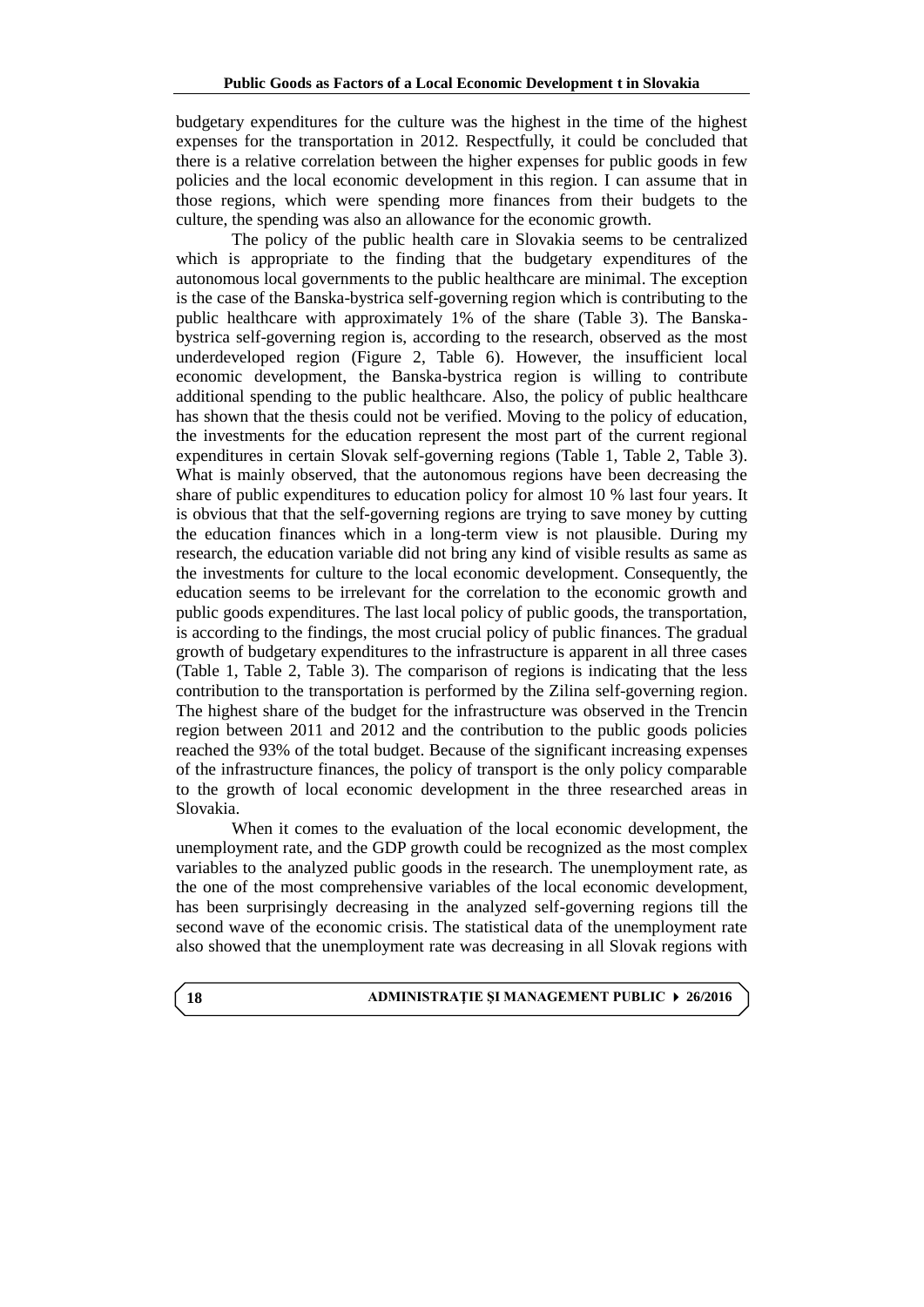the exception of the Bratislava self-governing region. On the other hand, the Bratislava region, as the most developed region, is facing the rise of the unemployment. The assumption of the paradox is that the growing unemployment rate in the Bratislava self-governing region could be observed due to the frictional disparities of the Slovak job market which were the consequences of that current impacts of the economic crisis at that time. The data of the monthly salaries in the self-governing regions indicated that there has been an increasing tendency. The rate of the wages was increasing gradually and in all self-governing regions in Slovakia (Graph 3). The rate of the wages in the analyzed regions was quite similar. Moreover, except the Bratislava self-governing region, the share of the wages is common in all Slovak self-governing regions. The results displayed that the trend of the increasing salaries would contribute to the overall view on the local economic development in Slovakia. The rising expenditures for the local public goods seem not to have a harmful impact on the economic growth. According to the data analysis, the well-being of the Slovak citizens, due to the monthly wages and GDP per capita, has been improving for last years. As well as the previous variables of the local economic growth, also, the Gross Domestic Product per capita is the contributing indicator. As was pointed out, the growing well-being of the Slovak citizens represented by the three variables of local economic development is remarkable also in the data of GDP per capita. The relevancy is built on the data showing that among the analyzed self-governing regions, the GDP per capita was rising constantly (Table 6). The three variables of the local economic development displayed the positive development of the local economy in Slovak self-governing regions.

### **Conclusion**

The goal of the article was to demonstrate that the expenditures for the public goods at the local level in Slovakia are contributing to the local economic development. The autonomy of the Slovak local self-governing regions and their budgetary policies are giving the local representatives the sovereignty of a decision-making how much finances they could spend, also for the provision of the local public goods. The analysis indicated that the budgetary policies in analyzed regions imply the similar share of the local public goods expenditures. The few policies such as the infrastructure, the education, the healthcare, and the culture, showed the relevant contribution to the local economic growth represented by the unemployment rate, the GDP per capita and the average wages. The research of the Slovak self-governing regions is finalized by the several concluding remarks:

- The share for the spending of public goods has increased in one particular policy, the transportation policy. In any other cases, there were observed gradual cuts of expenditures for public goods at the local level (Table 1-3).
- For the evaluation of the economic development and public finances,

**ADMINISTRATION AND PUBLIC MANAGEMENT 26/2016**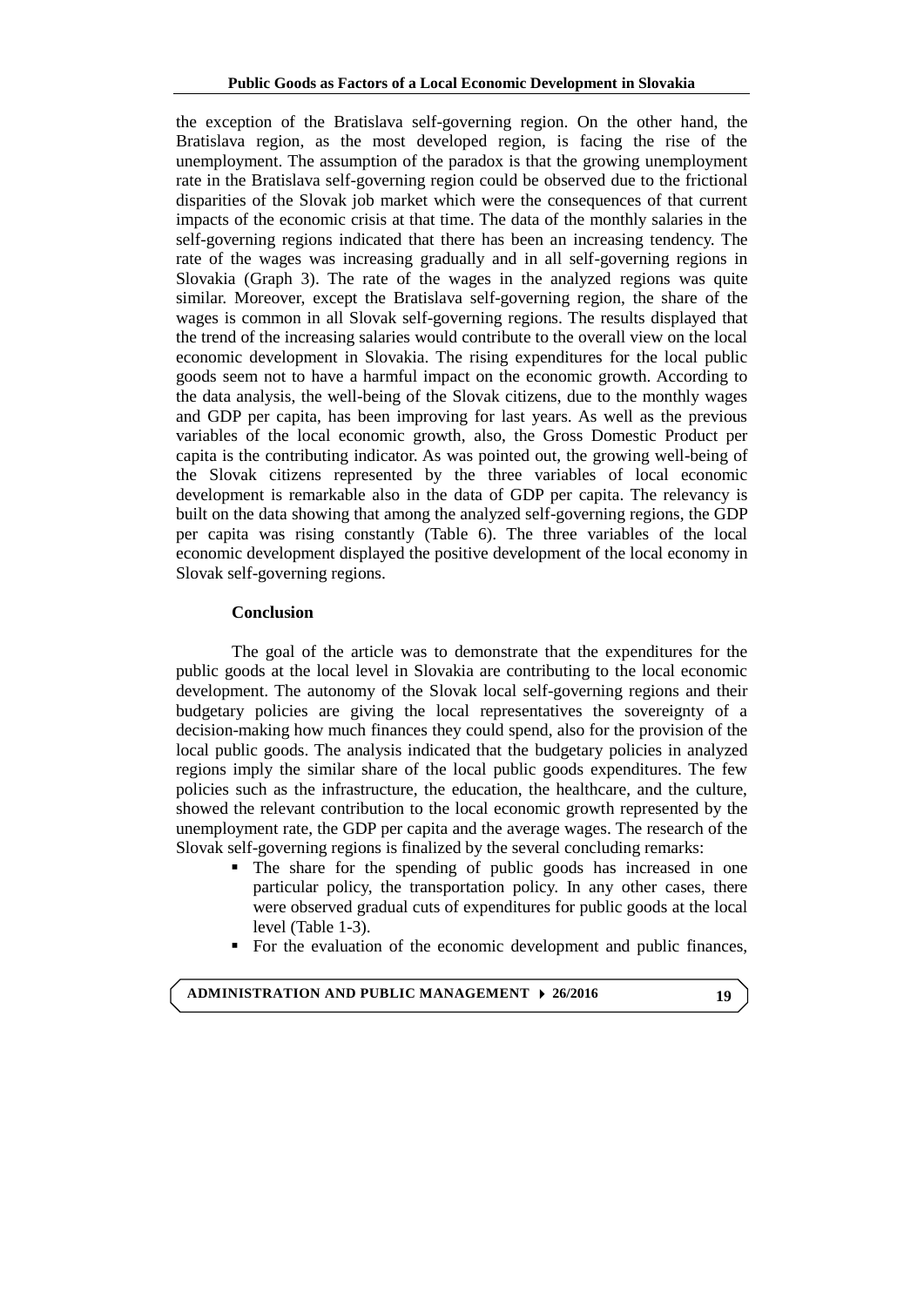the share of public transportation expenditures has shown the most comprehensive relationship to the local economic growth, namely the unemployment rates. In the cases of the Banska-bystrica and the Zilina self-governing regions, the correlation between the unemployment rates and the expenditures for the public transportation is the most visible (see Graph 2 and Table 1 and Table 2).

- With this respect, the increasing financing of the infrastructure and the decreasing percentage of the total unemployment rates could be interpreted as a relevant answer to the primary thesis of a positive impact of the provision of the public goods.
- Thus, the percentages for the local public goods of the education policy were mostly significant, the data showed that the expenses for education have no significant contribution to the economic development (Table 1-5).
- The thesis that the expenses of public goods have the positive impact on the local economic development was relatively verified. The data displayed that with the exception of the infrastructure policy and variable growth for the policy of culture, the finances for other public goods (education, health care) were slowly dropping in time.
- The regions with a low local economic development are willing to contribute more for a provision of public goods in order to reach a higher level of economic growth (case of Banska-bystrica selfgoverning region, Table 3).

These concluding points of the contribution of the public goods represent the suggestions for a future and broad research not even in Slovakia. The final view on the topic of the Slovak budgetary policies is shaped in the sense of the autonomous local governments which could influence the local economic growth by providing the local public goods. The thesis that the local public goods would represent a positive impact on the economy was also relatively verified. The concluding remarks thus demonstrate that the Slovak case of the contribution of the expenditures for the local public goods is a unique type of a management of the local public administration, even shortly after the economic crisis.

*Acknowledgement***:** This paper was presented during the International Conference "Good governance at Local Self-Government: Theoretical and Practical Transformation", organized by Siauliai University on October 16-17, 2015, Lithuania.

# *References*

Androniceanu, A., Drăgulănescu I.V., (2012). Sustainability of the organisational changes in the context of global economic crisis*, Amfiteatru Economic*, volume XIV (32), pp.287-301.

#### **ADMINISTRAŢIE ŞI MANAGEMENT PUBLIC 26/2016**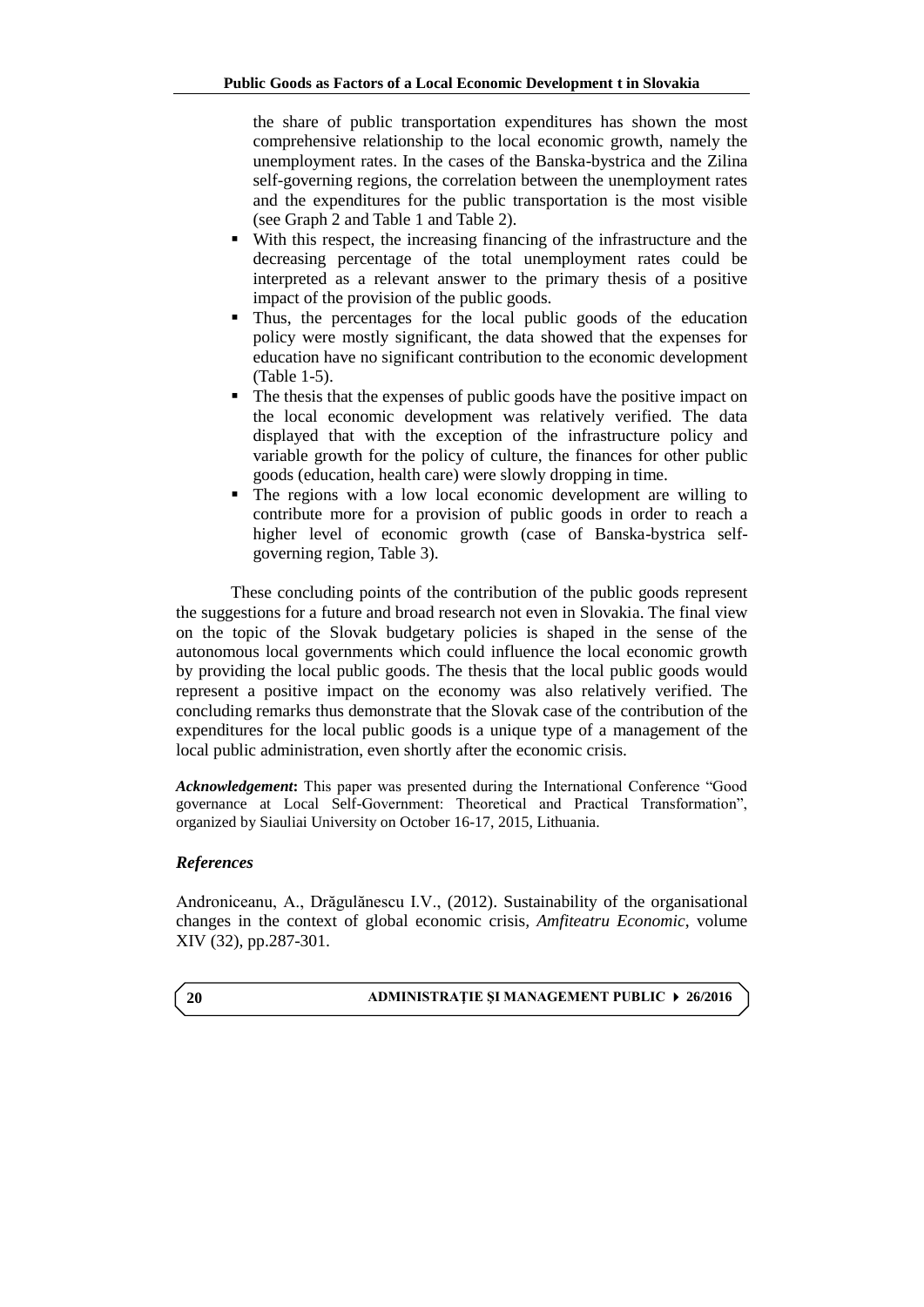[Angeles, L.](http://eprints.gla.ac.uk/view/author/7824.html) (2008). [GDP per capita or real wages? Making sense of conflicting](http://eprints.gla.ac.uk/40493/)  [views on pre-industrial Europe.](http://eprints.gla.ac.uk/40493/) *[Explorations in Economic History](http://eprints.gla.ac.uk/view/journal_volume/Explorations_in_Economic_History.html)*, 45(2), pp.147- 163.

Bailey, S. J. (1999). *Local Government Economics: Principles and Practice*. London, MacMillan.

Besley, T.,& Ghatak, M. (2006). [Public goods and economic development](http://eprints.lse.ac.uk/5874/) In Banerjee, A.,& Benabou, R,& Mookherjee, D. (eds.) *Understanding Poverty*. Oxford University Press, Oxford, pp.285-302.

Bewley, T. (1981). A Critique of Tiebout's Theory of Local Public Expenditures, *Econometrica*, 49 (3), pp.713-740.

Blackley, P.R. (1991). The Measurement and Determination of State Equilibrium Unemployment Rates. *Journal of Macroeconomics*, 13(4), pp.641-656.

Buček, J. (2005). The Role of Local Government in Local Economic Development, Slovakia in Čapkova, S. (ed.) (2005). *Local Government and Economic Development*. Open Society Institute, Budapest, pp.107-135.

Card, D.,& Freeman, R.B. (1993). *Small Differences That Matter: Labor Markets and Income Maintenance in Canada and the United States*. University of Chicago Press.

Cemmell, J. (2002). *Public vs. Private Higher Education: Public Good, Equity Access—Is Higher Education a Public Good?* Paper presented at the First Global Forum on International Quality Assurance, Accreditation and the Recognition of Quality in Higher Education, United Nations Educational, Scientific, and Cultural Organization, 17-18 October, Paris.

Cullis, J.,& Jones, P. (1992). *Public Finance and Public Choice*. McGraw-Hill, New York.

Čapkova, S. (ed.) (2005). *Local Government and Economic Development*. Open Society Institute. Budapest.

Eisinger, P.K. (1988). *The Rise of the Entrepreneurial State*. Madison: University of Wisconsin Press.

Friedman, D (2004). *Private and Political Markets Both Fail: A Cautionary Tale about Government Intervention*. New Zealand Business Roundtable, Wellington.

**ADMINISTRATION AND PUBLIC MANAGEMENT 26/2016**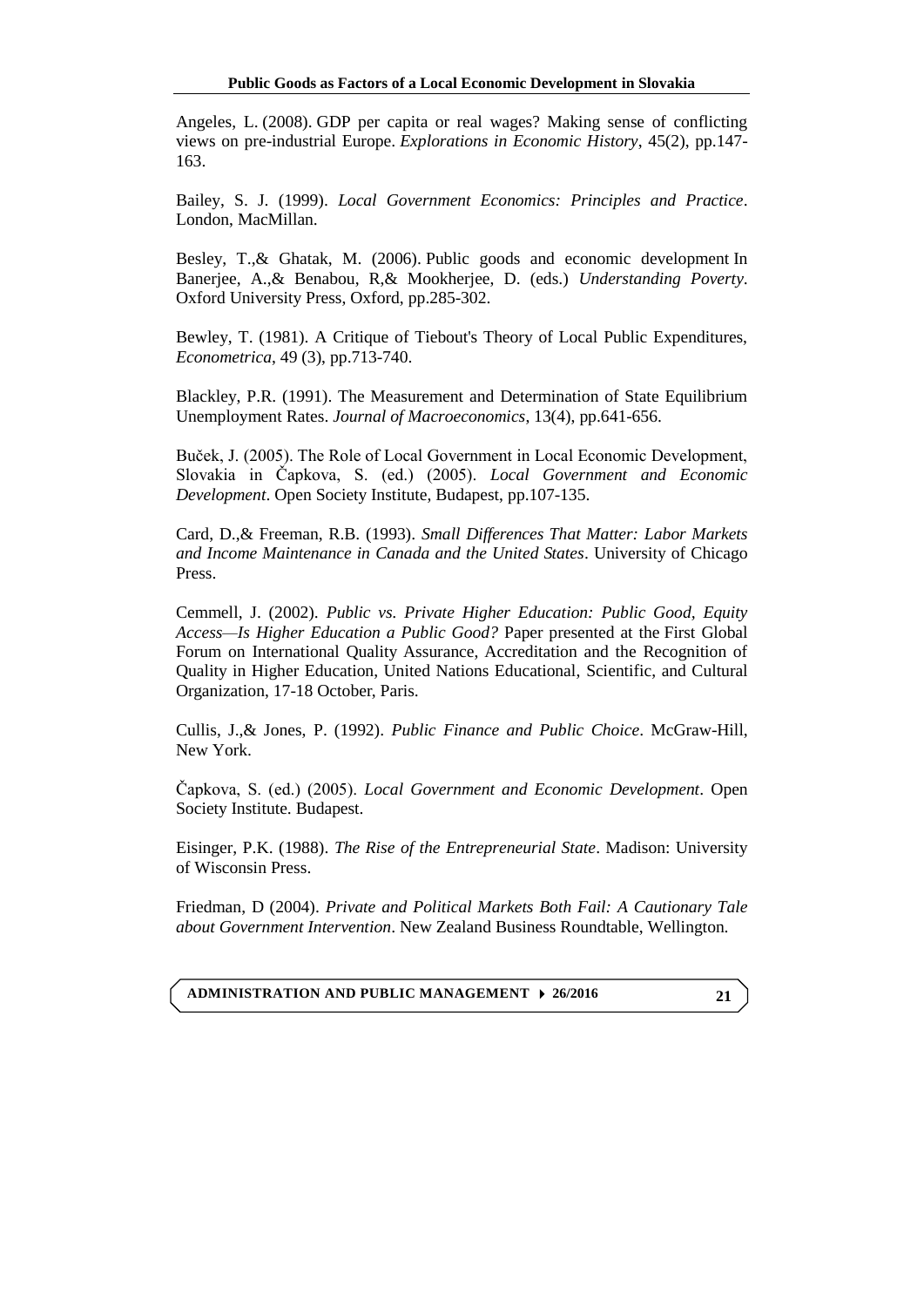Ghatak, M. (2005). [Who should provide public goods? A perspective from the](http://eprints.lse.ac.uk/5903/)  [theory of organizations](http://eprints.lse.ac.uk/5903/) In Banerjee, N.,& Marjit, S., (eds.). *Development, Displacement, and Disparity.* Orient Longman, New Delhi, India.

Izraeli O.,& Murphy, K.J. (2003). The Effect of Industrial Diversity on State Unemployment Rate and Per Capita Income. *The Annals of Regional Science*, 37(1), pp.1-14.

Johanssen, L. (1977). The Theory of Public goods: Misplaced emphasis? *Journal of Public Economics,* (7), 147-152.

Koning, P.,& Ridder, G.,& Van Den Berg, G. J. (1995). Structural and frictional unemployment in an equilibrium search model with heterogeneous agents. *J. Appl. Econ.*, (10), pp.133–151.

Kotarba, B.,& Kolomycew, A. (2014). Financial independence of local government units in Poland. RUO. *Revija za Univerzalno Odlicnost*, 3(4), pp.18-35.

Lindbeck, A. (2005). *Sustainable social spendin*g. Institute For International Economic Studies, Stockholm University, Stockholm. Available at <http://www.iies.su.se/publications/seminarpapers/739.pdf>

Lippman, W. (1955). *Essays in the Public Interest Philosophy*. Boston, Little, Brown and Co.

Lipset, S. M. (1959). Some Social Requisites of Democracy: Economic Development and Political Legitimacy. *American Political Science Review,* (53), pp.69-105.

Musgrave, R. (1959). *Theory of Public Finance*, McGraw-Hil, New York.

Piketty, T. (2014). *Capital in the twenty-first century*. The Belknap Press of Harvard University Press.

Pinterič, U.,& Klimovsky, D. (2014). Economic Crisis in Local Budgeting in Slovenia. *The NISPAcee Journal of Public Administration and Policy*, (7), 29-62.

Roca, N. B.,& Pandiello, J. S. (2015). Politics and Finance in Spanish Municipalities. *Hacienda pública española*, (212), pp.51-66.

Samuelson, A. P. (1954). The Pure Theory of Public Expenditures. *Review of Economics and Statistics*, 36 (4), pp.387—389.

#### **ADMINISTRAŢIE ŞI MANAGEMENT PUBLIC 26/2016**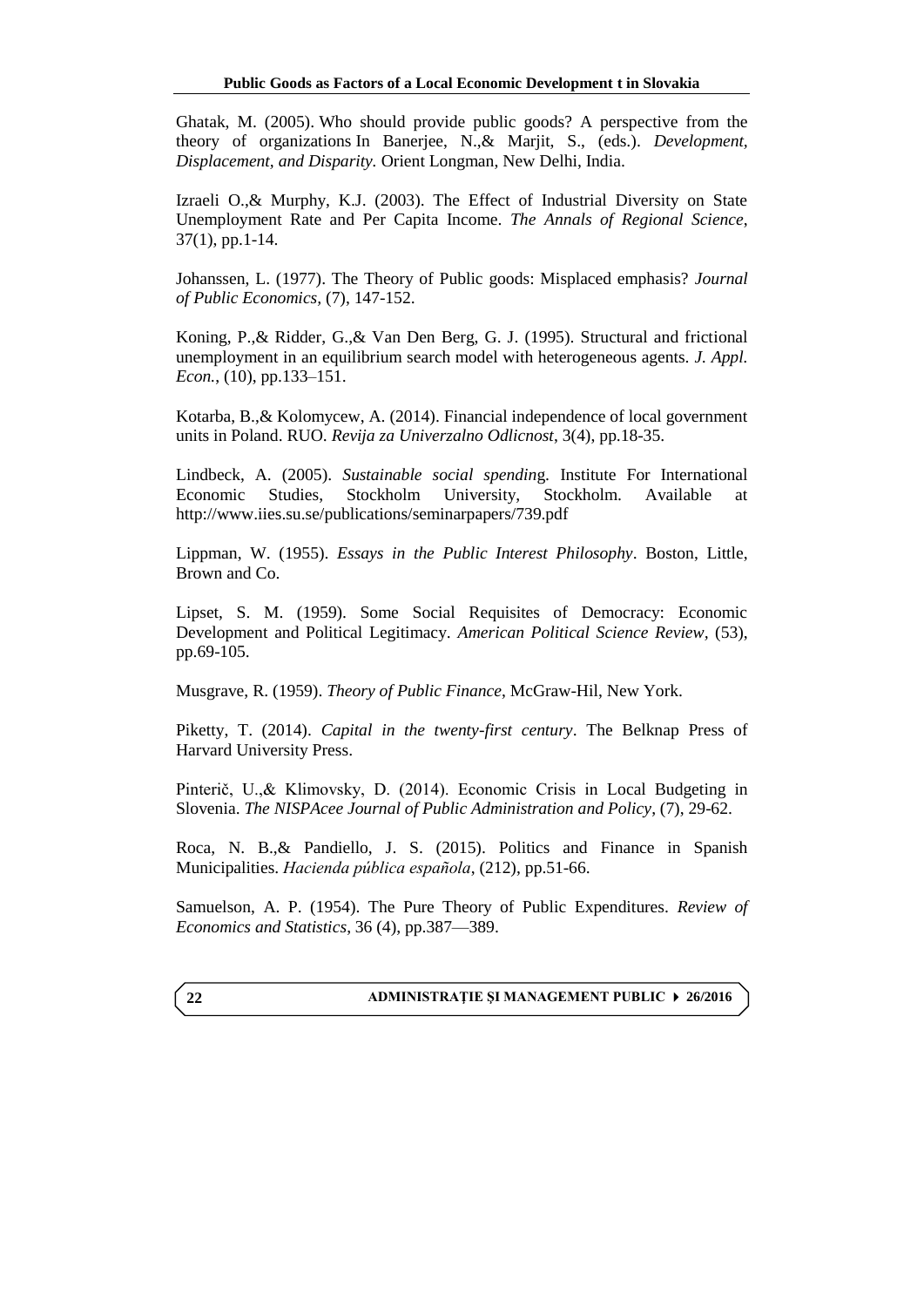Smith, A. (2001). *Pojednání o původu a podstatě bohatství národů*. Liberální institute, Praha.

Statistical office of the Slovak republic. Available at http://www.statistics.sk/

Stiglitz, J. E. (1983). The Theory of Local Public Goods Twenty-five Years After

Tiebout: A Perspective in *Local Provision of Public Services: The Tiebout Model after Twenty-five Years*, Academic Press, pp.17-53.

Tabellini, G. (2010). Culture and Institutions: Economic Development in the Regions of Europe. *Journal of the European Economic Association*, 8, pp.677–716.

Tkachenko, O., Mosiychuk, T. (2014). Labour Force Availability as an Economic Development Factor in Post Socialist Countries, Economics & Sociology, vol. 7(2), pp. 64-79.

Tiebout, Ch. (1961). An Economic Theory of Fiscal Decentralization in Universities-National Bureau Commission (1961). *[Public Finances: Needs,](http://www.nber.org/books/univ61-1)  [Sources, and Utilization](http://www.nber.org/books/univ61-1)*, Princeton University Press, pp.79 - 96.

Tiebout, Ch. (1956). A Pure Theory of Local Expenditures, *Journal of Political Economy*, vol. 64(5), pp.416-424.

Záverečné účty Bratislavského samosprávneho kraja (Final budgetary reports of Bratislava self-governing region), available at [http://www.region](http://www.region-bsk.sk/clanok/zaverecny-ucet-bsk-962602.aspx)[bsk.sk/clanok/zaverecny-ucet-bsk-962602.aspx](http://www.region-bsk.sk/clanok/zaverecny-ucet-bsk-962602.aspx)

Záverečné účty Bansko-bystrického samosprávneho kraja (Final budgetary reports of Bansko-bystricky self-governing region), available at [http://www.vucbb.sk/%C3%9Arad/Oddelenia%C3%9AraduBBSK/Oddeleniefinan](http://www.vucbb.sk/%C3%9Arad/Oddelenia%C3%9AraduBBSK/Oddeleniefinanci%C3%AD/Dokumenty/Z%C3%A1vere%C4%8Dn%C3%BD%C3%BA%C4%8Det.aspx) [ci%C3%AD/Dokumenty/Z%C3%A1vere%C4%8Dn%C3%BD%C3%BA%C4%8](http://www.vucbb.sk/%C3%9Arad/Oddelenia%C3%9AraduBBSK/Oddeleniefinanci%C3%AD/Dokumenty/Z%C3%A1vere%C4%8Dn%C3%BD%C3%BA%C4%8Det.aspx) [Det.aspx](http://www.vucbb.sk/%C3%9Arad/Oddelenia%C3%9AraduBBSK/Oddeleniefinanci%C3%AD/Dokumenty/Z%C3%A1vere%C4%8Dn%C3%BD%C3%BA%C4%8Det.aspx)

Záverečné účty Žilinského samosprávneho kraja (Final budgetary reports of Zilinsky self-governing region), available at [http://www.zask.sk/sk/samosprava/](http://www.zask.sk/sk/samosprava/urad-zsk/odbor-financii/zaverecne-ucty/) [urad-zsk/odbor-financii/zaverecne-ucty/](http://www.zask.sk/sk/samosprava/urad-zsk/odbor-financii/zaverecne-ucty/)

Záverečné účty Trenčianskeho samosprávneho kraja (Final budgetary reports of Trenciansky self-governing region), available at [http://www.tsk.sk/financie/](http://www.tsk.sk/financie/zaverecny-ucet.html?page_id=2691) [zaverecny-ucet.html?page\\_id=2691](http://www.tsk.sk/financie/zaverecny-ucet.html?page_id=2691)

**ADMINISTRATION AND PUBLIC MANAGEMENT 26/2016**